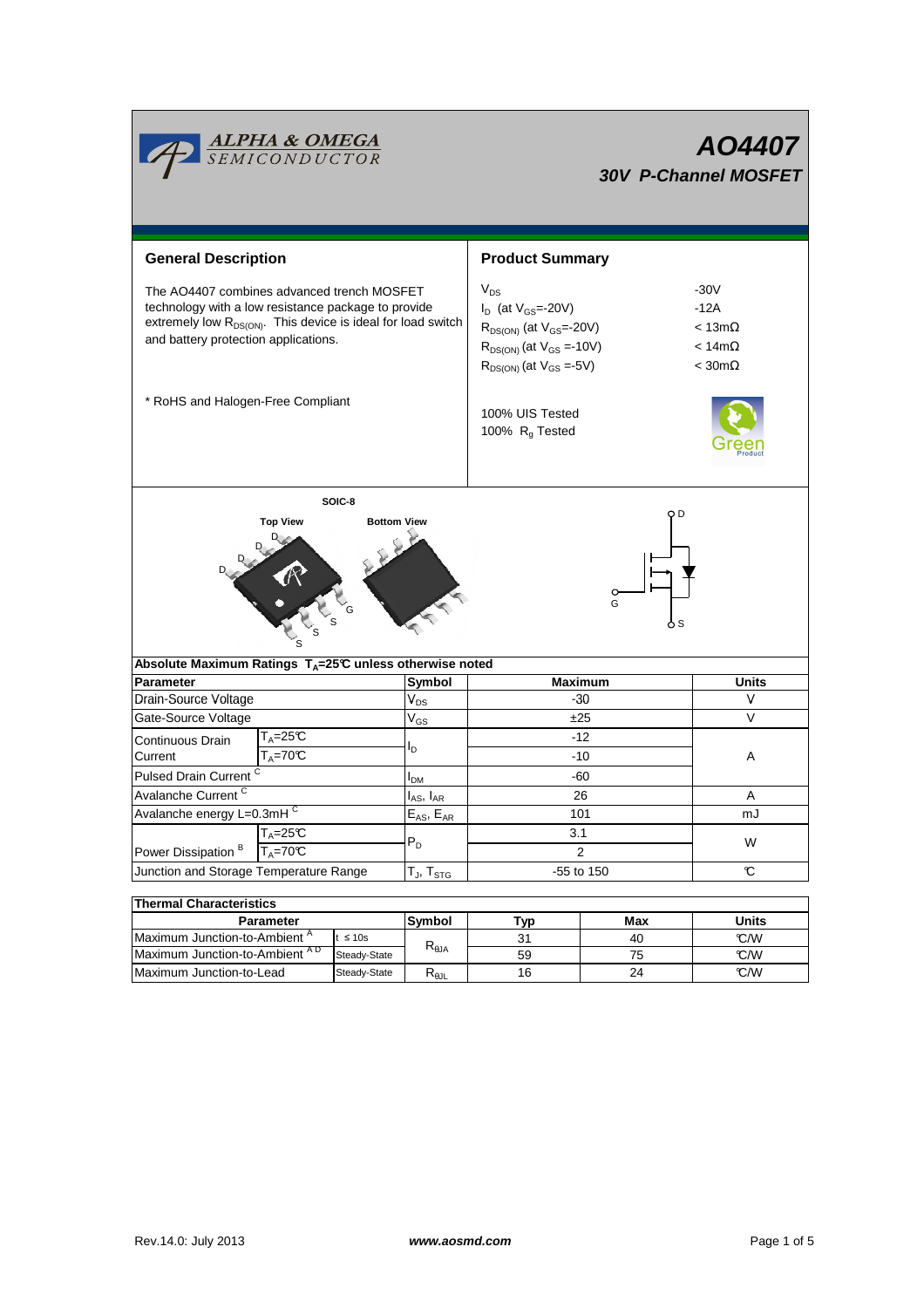

#### **Electrical Characteristics (TJ=25°C unless otherwise noted)**

| <b>Symbol</b>              | <b>Conditions</b><br>Parameter                                         |                                                       | Min    | <b>Typ</b> | <b>Max</b> | <b>Units</b> |  |  |  |  |
|----------------------------|------------------------------------------------------------------------|-------------------------------------------------------|--------|------------|------------|--------------|--|--|--|--|
| <b>STATIC PARAMETERS</b>   |                                                                        |                                                       |        |            |            |              |  |  |  |  |
| <b>BV</b> <sub>DSS</sub>   | Drain-Source Breakdown Voltage                                         | $I_{D} = -250 \mu A$ , $V_{GS} = 0V$                  | $-30$  |            |            | V            |  |  |  |  |
| $I_{DSS}$                  | Zero Gate Voltage Drain Current                                        | $V_{DS}$ =-30V, $V_{GS}$ =0V<br>$T_{\rm J}$ =55 $C$   |        |            | -1<br>$-5$ | μA           |  |  |  |  |
| l <sub>GSS</sub>           | Gate-Body leakage current                                              | $V_{DS} = 0V$ , $V_{GS} = \pm 25V$                    |        |            | ±100       | nA           |  |  |  |  |
| $V_{GS(th)}$               | Gate Threshold Voltage                                                 | $\overline{V}_{DS}$ = $V_{GS}$ I <sub>D</sub> =-250µA | $-1.7$ | $-2.25$    | $-2.8$     | $\vee$       |  |  |  |  |
| $I_{D(ON)}$                | On state drain current                                                 | $V_{GS}$ =-10V, $V_{DS}$ =-5V                         | $-60$  |            |            | A            |  |  |  |  |
| $R_{DS(ON)}$               |                                                                        | $V_{GS}$ =-20V, $I_{D}$ =-12A                         |        | 8.5        | 13         | $m\Omega$    |  |  |  |  |
|                            |                                                                        | $V_{GS}$ =-10V, $I_{D}$ =-12A                         |        | 10         | 14         |              |  |  |  |  |
|                            | Static Drain-Source On-Resistance                                      | $T_{\rm J}$ =125 $C$                                  |        | 12         | 19         | $m\Omega$    |  |  |  |  |
|                            |                                                                        | $V_{GS}$ =-5V, $I_D$ =-7A                             |        | 19         | 30         | $m\Omega$    |  |  |  |  |
| $g_{FS}$                   | <b>Forward Transconductance</b>                                        | $\overline{V_{DS}}$ =-5V, I <sub>D</sub> =-10.5A      |        | 27         |            | S            |  |  |  |  |
| $V_{SD}$                   | Diode Forward Voltage                                                  | $IS=-1A, VGS=0V$                                      |        | $-0.72$    | $-1$       | V            |  |  |  |  |
| I <sub>s</sub>             | Maximum Body-Diode Continuous Current                                  |                                                       |        |            | $-4$       | A            |  |  |  |  |
|                            | <b>DYNAMIC PARAMETERS</b>                                              |                                                       |        |            |            |              |  |  |  |  |
| $C_{iss}$                  | Input Capacitance                                                      |                                                       |        | 2060       | 2600       | pF           |  |  |  |  |
| $C_{\rm oss}$              | <b>Output Capacitance</b>                                              | $V_{GS}$ =0V, $V_{DS}$ =-15V, f=1MHz                  |        | 370        |            | рF           |  |  |  |  |
| $C_{\rm rss}$              | Reverse Transfer Capacitance                                           |                                                       |        | 295        |            | рF           |  |  |  |  |
| $\mathsf{R}_{\mathsf{g}}$  | Gate resistance                                                        | $V_{GS}$ =0V, $V_{DS}$ =0V, f=1MHz                    | 1.2    | 2.4        | 3.6        | Ω            |  |  |  |  |
|                            | <b>SWITCHING PARAMETERS</b>                                            |                                                       |        |            |            |              |  |  |  |  |
| $\mathsf{Q}_{\mathsf{g}}$  | <b>Total Gate Charge</b>                                               |                                                       | 24     | 30         | 36         | nC           |  |  |  |  |
| $Q_{gs}$                   | Gate Source Charge                                                     | $V_{GS}$ =-10V, $V_{DS}$ =-15V, $I_{D}$ =-12A         |        | 4.6        |            | nC           |  |  |  |  |
| $Q_{gd}$                   | Gate Drain Charge                                                      |                                                       |        | 10         |            | nC           |  |  |  |  |
| $t_{D(on)}$                | Turn-On DelayTime                                                      |                                                       |        | 11         |            | ns           |  |  |  |  |
| $t_r$                      | Turn-On Rise Time<br>$V_{GS}$ =-10V, $V_{DS}$ =-15V,                   |                                                       |        | 9.4        |            | ns           |  |  |  |  |
| $t_{D(\text{off})}$        | Turn-Off DelayTime                                                     | $R_L$ =1.25 $\Omega$ , $R_{GEN}$ =3 $\Omega$          |        | 24         |            | ns           |  |  |  |  |
| $t_f$                      | <b>Turn-Off Fall Time</b>                                              |                                                       |        | 12         |            | ns           |  |  |  |  |
| $\mathfrak{t}_{\text{rr}}$ | $I_F$ =-12A, dl/dt=100A/ $\mu$ s<br>Body Diode Reverse Recovery Time   |                                                       |        | 30         | 40         | ns           |  |  |  |  |
| $Q_{rr}$                   | $I_F$ =-12A, dl/dt=100A/ $\mu$ s<br>Body Diode Reverse Recovery Charge |                                                       |        | 22         |            | nC           |  |  |  |  |

A. The value of  $R_{\thetaJA}$  is measured with the device mounted on 1in<sup>2</sup> FR-4 board with 2oz. Copper, in a still air environment with T<sub>A</sub> =25°C. The

value in any given application depends on the user's specific board design.<br>B. The power dissipation P<sub>D</sub> is based on T<sub>J(MAX)</sub>=150°C, using ≤ 10s junction-to-ambient thermal resistance.

C. Repetitive rating, pulse width limited by junction temperature  $T_{J(MAX)}$ =150°C. Ratings are based on low frequency and duty cycles to keep initialT $_{1}=25^{\circ}$  C.

D. The  $R_{\theta JA}$  is the sum of the thermal impedence from junction to lead  $R_{\theta JL}$  and lead to ambient.

E. The static characteristics in Figures 1 to 6 are obtained using <300us pulses, duty cycle 0.5% max.

F. These curves are based on the junction-to-ambient thermal impedence which is measured with the device mounted on 1in<sup>2</sup> FR-4 board with 2oz. Copper, assuming a maximum junction temperature of  $T_{J(MAX)}$ =150°C. The SOA curve provides a single pulse rating.

THIS PRODUCT HAS BEEN DESIGNED AND QUALIFIED FOR THE CONSUMER MARKET. APPLICATIONS OR USES AS CRITICAL COMPONENTS IN LIFE SUPPORT DEVICES OR SYSTEMS ARE NOT AUTHORIZED. AOS DOES NOT ASSUME ANY LIABILITY ARISING OUT OF SUCH APPLICATIONS OR USES OF ITS PRODUCTS. AOS RESERVES THE RIGHT TO IMPROVE PRODUCT DESIGN, FUNCTIONS AND RELIABILITY WITHOUT NOTICE.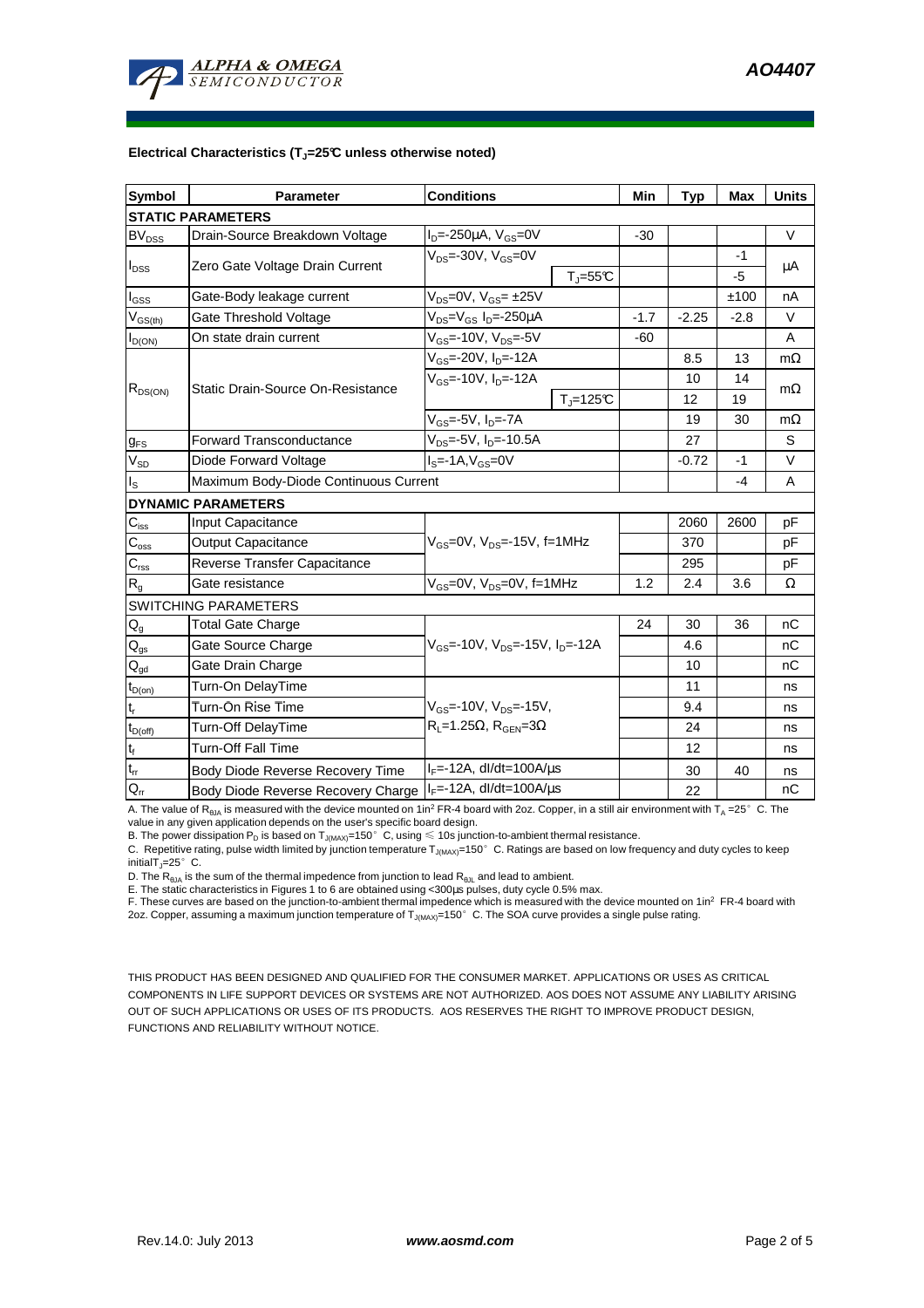

### **TYPICAL ELECTRICAL AND THERMAL CHARACTERISTICS**



**(Note E)**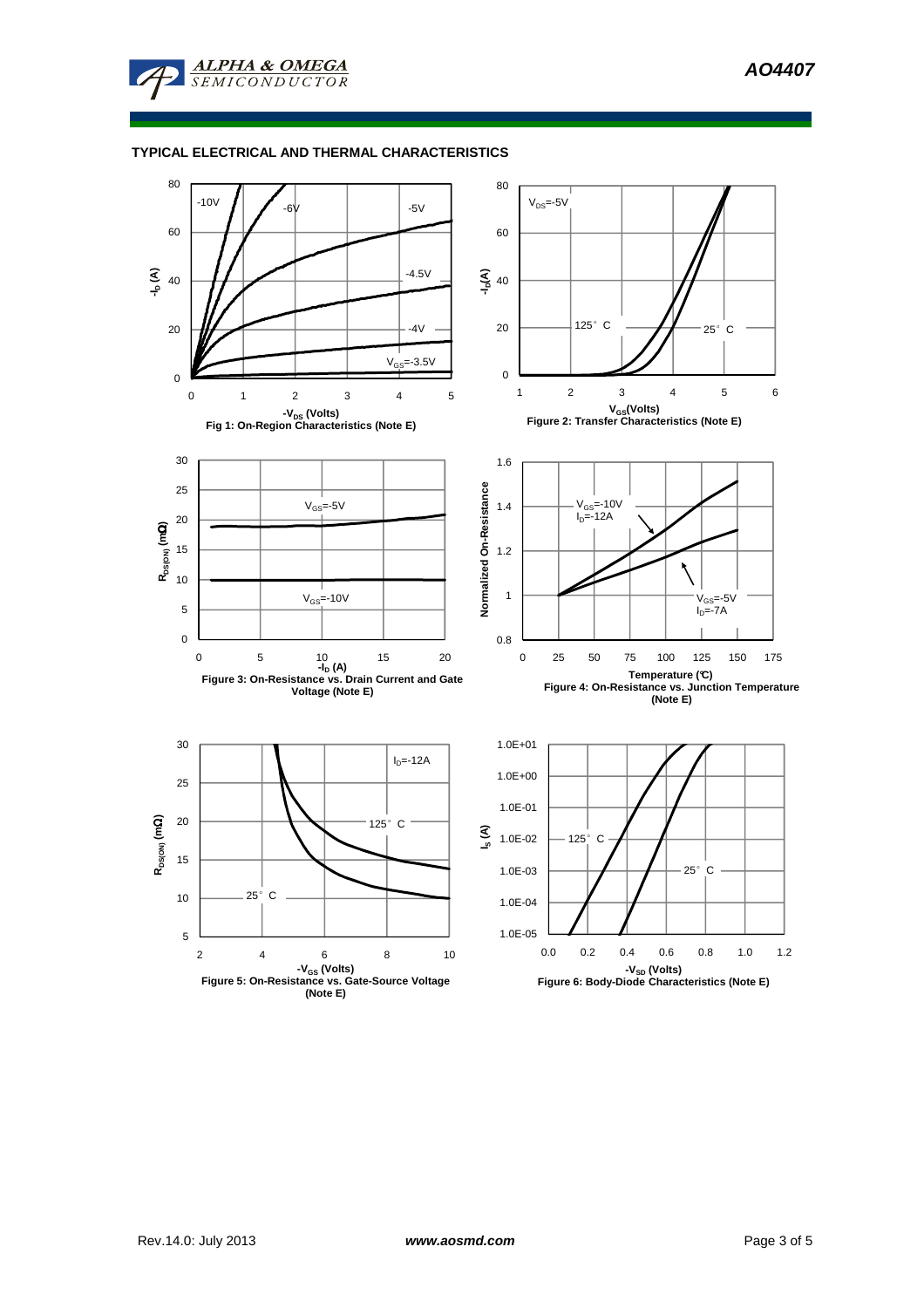**AO4407** 



## **TYPICAL ELECTRICAL AND THERMAL CHARACTERISTICS**